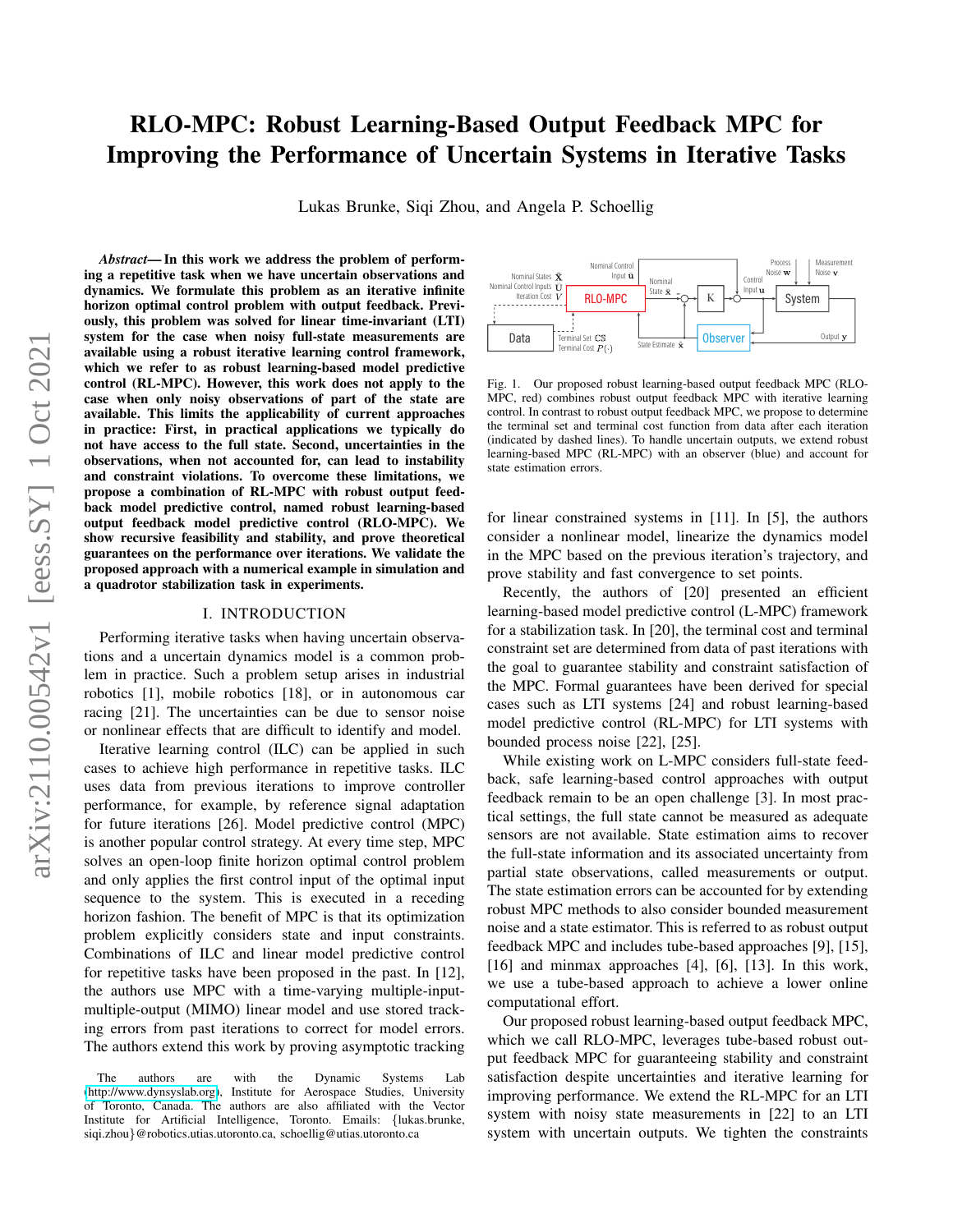according to the additional state estimation uncertainty using methods from robust output feedback MPC. We compute the terminal constraint set and the terminal cost using data from previous iterations similar to RL-MPC. We derive theoretical guarantees for stability, recursive feasibility, and performance. In contrast to previous work [22], [25], we assume that the initial state is contained inside a compact set. While performance improvement over the iterations cannot be guaranteed for this case, we derive upper bounds on the total iteration cost. This upper bound is non-increasing and is reduced over iterations. The proposed RLO-MPC is validated in simulation and through quadrotor experiments in Sec.  $V$ . In simulation we also show the benefit of the proposed controller as compared to a certainty equivalent approach, which does not consider state estimation errors.

## II. PROBLEM STATEMENT

We consider an uncertain discrete-time LTI system:

$$
\mathbf{x}_{t+1} = \mathbf{A}\mathbf{x}_t + \mathbf{B}\mathbf{u}_t + \mathbf{w}_t, \n\mathbf{y}_t = \mathbf{C}\mathbf{x}_t + \mathbf{v}_t,
$$
\n(1)

where  $\mathbf{x}_t \in \mathbb{R}^{n_x}$  is the state at time  $t, \mathbf{u}_t \in \mathbb{R}^{n_u}$  is the input,  $y_t \in \mathbb{R}^{n_y}$  is the output and, A, B, and C are known real system matrices of consistent dimension. The system is assumed to be controllable and observable. The process noise  $\mathbf{w}_t \in \mathbb{W} \subset \mathbb{R}^{n_x}$  and measurement noise  $\mathbf{v}_t \in \mathbb{V} \subset \mathbb{R}^{n_y}$ affect the system at every time step. The sets  $W$  and  $V$  are known compact polytopes that contain the origin in their nonempty interior. The system is subject to known hard state and input constraints  $\mathbf{x} \in \mathbb{X}, \mathbf{u} \in \mathbb{U}$ , where  $\mathbb{X} \subset \mathbb{R}^{n_x}$  is closed and  $\mathbb{U} \subset \mathbb{R}^{n_u}$  is compact. We assume that both  $\mathbb{X}$  and  $\mathbb{U}$  are polyhedral and contain the origin in their non-empty interior.

The goal of this work is to design a controller that solves the iterative infinite horizon optimal control problem at every iteration *j* optimized over  $\mathbf{u}_k^j$  for all  $k \geq 0$ :

$$
V_{0\to\infty}^{j,*}(\mathbf{y}_S) = \min_{\mathbf{u}_0^j, \mathbf{u}_1^j, \dots} \sum_{k=0}^{\infty} (\mathbf{y}_k^j)^\mathsf{T} \tilde{\mathbf{Q}} \mathbf{y}_k^j + (\mathbf{u}_k^j)^\mathsf{T} \tilde{\mathbf{R}} \mathbf{u}_k^j
$$
  
s.t. 
$$
\mathbf{x}_{k+1}^j = \mathbf{A} \mathbf{x}_k^j + \mathbf{B} \mathbf{u}_k^j + \mathbf{w}_k^j,
$$

$$
\mathbf{y}_k^j = \mathbf{C} \mathbf{x}_k^j + \mathbf{v}_k^j, \mathbf{x}_k^j \in \mathbb{X}, \mathbf{u}_k^j \in \mathbb{U},
$$

$$
\mathbf{w}_k^j \in \mathbb{W}, \mathbf{v}_k^j \in \mathbb{V}, \mathbf{y}_0^j = \mathbf{y}_S, \forall k \in \mathbb{N},
$$

where  $\tilde{Q}$  and  $\tilde{R}$  are positive definite matrices,  $\mathbf{u}_k^j$  are output feedback policies, and  $y_S$  is the initial output. This iterative infinite horizon problem is generally intractable due to the infinite horizon. Typically the infinite horizon is approximated by a finite horizon and a terminal cost that accounts for the cost-to-go. In this paper, we approach this problem by exploiting the iterative nature of the task and by learning the terminal cost function and terminal constraint set for a robust output feedback MPC from previous iterations.

## III. BACKGROUND

In this section, we present the necessary background for the proposed approach.

# *A. Notation*

We denote the set of natural numbers as  $\mathbb N$  with  $0 \in \mathbb N$ . The set of integers from  $i \in \mathbb{N}$  to  $j \in \mathbb{N}$  is denoted as  $\mathbb{I}_{i,j} = \{i, \ldots, j\}$ , where  $j > i$ . Let  $\mathbb{A}, \mathbb{B} \subset \mathbb{R}^n$ , then the Minkowski sum is defined as  $\mathbb{A} \oplus \mathbb{B} = {\mathbf{a} + \mathbf{b} : \mathbf{a} \in \mathbb{A}, \mathbf{b} \in \mathbb{B}}$ and the Pontryagin difference is defined as  $A \oplus \mathbb{B} = \{x \in$  $\mathbb{R}^n : \mathbf{x} \oplus \mathbb{B} \subseteq \mathbb{A}$ .

## *B. Uncertainty Bounding with a Single Tube*

The system under consideration is uncertain (see [\(1\)](#page-1-0)). To account for the uncertainties, we design a single error tube according to [9], [15], [16] using robust positively invariant (RPI) sets. The error tube guarantees that any errors starting inside the error tube, will stay inside the error tube for all future time steps  $t > 0$ .

*Definition 1 (Robust Positively Invariant (RPI) Set [2]):* A set  $\mathbb{P} \subseteq \mathbb{X}$  is robust positively invariant for an autonomous system subject to state constraints  $X$ , input constraints  $U$ , and bounded process noise set W, if the initial system state  $\mathbf{x}_0 \in \mathbb{P}$  implies  $\mathbf{x}_t \in \mathbb{P}, \forall \mathbf{w} \in \mathbb{W}, t \geq 0$ .

<span id="page-1-0"></span>We start by introducing the observer and the error state dynamics. Since only the outputs are available, we employ a Luenberger observer to estimate the state:

<span id="page-1-6"></span>
$$
\hat{\mathbf{x}}_{t+1} = \mathbf{A}\hat{\mathbf{x}}_t + \mathbf{B}\mathbf{u}_t + \mathbf{L}(\hat{\mathbf{y}}_t - \mathbf{y}_t),
$$
  
\n
$$
\hat{\mathbf{y}}_t = \mathbf{C}\hat{\mathbf{x}}_t,
$$
\n(3)

where  $\hat{\mathbf{x}}_t$  and  $\hat{\mathbf{y}}_t$  are the estimated state and output at time step t, and  $\mathbf{L} \in \mathbb{R}^{n_x \times n_y}$  is the static observer gain and is chosen such that  $A_L = A + LC$  is Schur stable. The resulting dynamics of the state estimation error  $e_t = x_t - \hat{x}_t$  is

<span id="page-1-1"></span>
$$
\mathbf{e}_{t+1} = \mathbf{A}_L \mathbf{e}_t + \mathbf{w}_t + \mathbf{L} \mathbf{v}_t. \tag{4}
$$

We additionally introduce the nominal system

<span id="page-1-4"></span>
$$
\bar{\mathbf{x}}_{t+1} = \mathbf{A}\bar{\mathbf{x}}_t + \mathbf{B}\bar{\mathbf{u}}_t, \tag{5}
$$

<span id="page-1-5"></span>where  $\bar{\mathbf{x}}_t \in \mathbb{R}^{n_x}$  is the nominal state at time step t and  $\bar{u}_t \in \mathbb{R}^{n_u}$  is the input to the nominal system. The actual control input to the system then combines the nominal control input as a feedforward term and a feedback term, shown in Figure [1,](#page-0-0) as

$$
\mathbf{u}_t = \bar{\mathbf{u}}_t + \mathbf{K}\xi_t\,,
$$

where  $\xi_t = \hat{\mathbf{x}}_t - \bar{\mathbf{x}}_t$  and the static feedback gain  $\mathbf{K} \in$  $\mathbb{R}^{n_u \times n_x}$ , which is selected such that  $\mathbf{A}_K = \mathbf{A} + \mathbf{B}\mathbf{K}$  is Schur stable. The error between the estimated and the nominal state yields the dynamics

<span id="page-1-2"></span>
$$
\xi_{t+1} = \mathbf{A}_K \xi_t - (\mathbf{L} \mathbf{C} \mathbf{e}_t + \mathbf{L} \mathbf{v}_t). \tag{6}
$$

Using the error definitions the system state can be written as

$$
\mathbf{x}_t = \bar{\mathbf{x}}_t + \xi_t + \mathbf{e}_t.
$$

The errors  $\xi_t$  and  $e_t$  are shown to be bounded in [16]. The estimation error dynamics [\(4\)](#page-1-1) guarantees the existence of the minimally RPI (mRPI) set  $\mathbb{E}_{\infty}$  that satisfies

<span id="page-1-3"></span>
$$
\mathbb{E}_{\infty} = (\mathbf{A} + \mathbf{L}\mathbf{C})\mathbb{E}_{\infty} \oplus \mathbb{W} \oplus \mathbf{L}\mathbb{V}.
$$
 (7)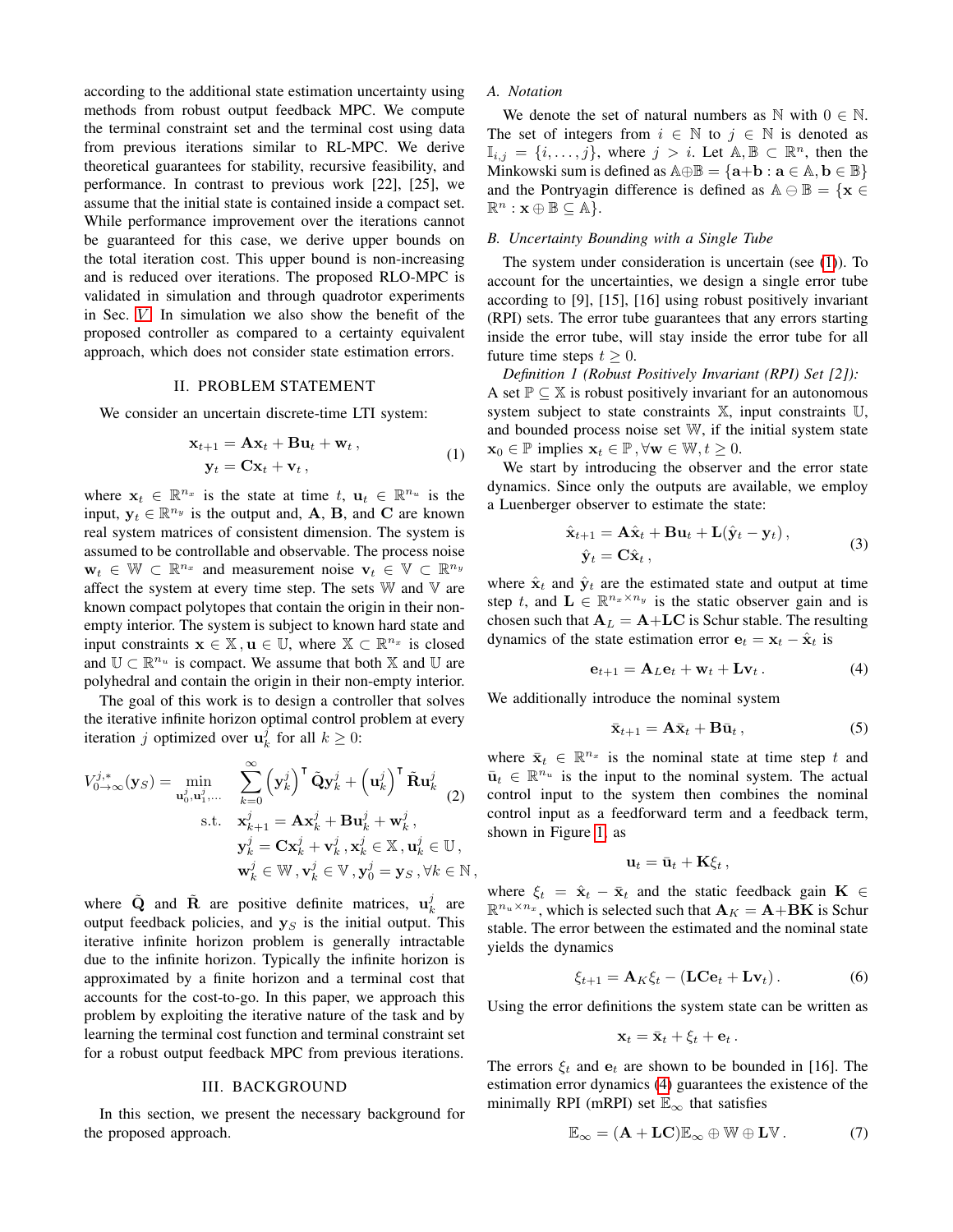Similarly, the dynamics of the difference between the estimated state and the nominal state [\(6\)](#page-1-2) yields the mRPI set  $\Xi_{\infty}$ , that satisfies

<span id="page-2-0"></span>
$$
\Xi_{\infty} = (\mathbf{A} + \mathbf{B} \mathbf{K}) \Xi_{\infty} \oplus (-\mathbf{L} \mathbf{C}) \mathbb{E}_{\infty} \oplus (-\mathbf{L}) \mathbb{V}. \tag{8}
$$

The estimation error set [\(7\)](#page-1-3) and the prediction error set [\(8\)](#page-2-0) allow us to choose the initial nominal state  $\bar{x}_0$  and the sequence of nominal control inputs  $\bar{\mathbf{U}} = (\bar{\mathbf{u}}_0, \dots, \bar{\mathbf{u}}_t, \dots)$ such that the state and the input of the uncertain system  $(1)$ satisfy the original constraints for all time steps. For reduced conservatism, we follow [9] and combine the error states into a single error system:

<span id="page-2-1"></span>
$$
\mathbf{z}_{t+1} = \begin{pmatrix} \mathbf{e}_{t+1} \\ \xi_{t+1} \end{pmatrix} = \mathbf{Fz}_t + \mathbf{Gd}_t, \qquad (9)
$$

where  $\mathbf{d}_t = (\mathbf{w}_t^{\mathsf{T}})$  $_t^{\mathsf{T}}, \mathbf{v}_t^{\mathsf{T}}$  $_{t}^{\mathsf{T}}$ )<sup>T</sup>  $\in \mathbb{D} = \mathbb{W} \times \mathbb{V}$  and

$$
\mathbf{F} = \begin{pmatrix} \mathbf{A}_L & \mathbf{0} \\ -\mathbf{L}\mathbf{C} & \mathbf{A}_K \end{pmatrix} \,, \ \mathbf{G} = \begin{pmatrix} \mathbf{I} & \mathbf{L} \\ \mathbf{0} & -\mathbf{L} \end{pmatrix} \,,
$$

where F is Schur stable by design. It follows that the combined error dynamics are bounded given that F is Schur stable and  $D$  is bounded. Similar to [15] we consider a convex, compact mRPI set  $\mathbb{Z}_{\infty}$  for the extended error system [\(9\)](#page-2-1):

<span id="page-2-2"></span>
$$
\mathbb{Z}_{\infty} = \mathbf{F}\mathbb{Z}_{\infty} \oplus \mathbf{G}\mathbb{D}.
$$
 (10)

We can use the set  $\mathbb{Z}_{\infty}$  to tighten the state and inputs constraints as follows:

$$
\bar{\mathbb{X}}=\mathbb{X}\ominus \begin{pmatrix} I & I \end{pmatrix}\mathbb{Z}_\infty\,,\ \bar{\mathbb{U}}=\mathbb{U}\ominus \begin{pmatrix} 0 & K \end{pmatrix}\mathbb{Z}_\infty\,.
$$

Compared to [16], [\(10\)](#page-2-2) yields a *single* tube and not two tubes based on [\(7\)](#page-1-3) and [\(8\)](#page-2-0), respectively. This is desirable for tube-based MPC as the state and input constraints are less restrictive.

## *C. Robust Output Feedback MPC*

In this subsection, we introduce robust output feedback MPC [16]. In the following discussion, we use  $x_{k|t}$  to denote the open-loop prediction of state  $x_k$  at time step t and  $t_1 : t_2$ abbreviates consecutive time indices. Consider the finite time optimal control problem (FTOCP) initialized at  $t = 0$  with  $\bar{\mathbf{x}}_0 = \hat{\mathbf{x}}_0$ :

$$
V_{t\to t+H}(\bar{\mathbf{x}}_t) = \min_{\substack{\bar{\mathbf{u}}_{t:t+H-1|t} \\ \bar{\mathbf{x}}_{k+1|t} = \mathbf{A}\bar{\mathbf{x}}_{k|t}, \bar{\mathbf{u}}_{k|t}}} \sum_{k=t}^{t+H-1} \ell(\bar{\mathbf{x}}_{k|t}, \bar{\mathbf{u}}_{k|t}) + V_f(\bar{\mathbf{x}}_{t+H|t} \\ \text{s.t.} \quad \forall k \in \mathbb{I}_{t,t+H-1}, \\ \bar{\mathbf{x}}_{k+1|t} = \mathbf{A}\bar{\mathbf{x}}_{k|t} + \mathbf{B}\bar{\mathbf{u}}_{k|t}, \quad (11) \\ \bar{\mathbf{x}}_{k|t} \in \bar{\mathbb{X}}, \bar{\mathbf{u}}_{k|t} \in \bar{\mathbb{U}}, \\ \bar{\mathbf{x}}_{t|t} = \bar{\mathbf{x}}_t, \bar{\mathbf{x}}_{t+H|t} \in \bar{\mathbb{X}}_f,
$$

where  $H > 0$  is the horizon,  $\ell(\mathbf{x}, \mathbf{u}) = \mathbf{x}^\top \mathbf{Q} \mathbf{x} + \mathbf{u}^\top \mathbf{R} \mathbf{u}$ , is the stage cost with positive definite matrices **Q** and **R**,  $V_f(\mathbf{x}) =$  $x^{\mathsf{T}}$ Px, is the cost-to-go, where P is the solution to the discrete-time algebraic Riccati equation of the unconstrained LQR problem for the nominal system [\(5\)](#page-1-4). The set  $\bar{\mathbb{X}}_f$  is the terminal constraint setthat is control invariant for the nominal system [\(5\)](#page-1-4) and determined using the tightened state and input constraints  $\bar{\mathbb{X}}$  and  $\bar{\mathbb{U}}$  and the closed-loop system matrix  $\mathbf{A} + \mathbf{B}\mathbf{K}_f$ , where  $\mathbf{K}_f$  is the optimal LQR state feedback gain. Only the first optimal input  $\bar{u}_{t|t}^*$  from the FTOCP is used at time step  $t$ :

$$
\mathbf{u}_t^* = \bar{\mathbf{u}}_{t|t}^* + \mathbf{K}\xi_t,
$$

and applied to the system in [\(1\)](#page-1-0). The FTOCP is solved in a receding horizon fashion at every time step  $t \geq 0$  using [\(11\)](#page-2-3).

We consider a quadratic cost and a linear system with polytopic state and input constraints. The FTOCP in [\(11\)](#page-2-3) is a quadratic program (QP) that can be efficiently solved. In contrast to [9], [16], we do not optimize over the initial state and keep it fixed for all time steps. This allows the comparison of the total iteration cost for varying initial conditions.

## *D. Convex Safe Set*

We collect the nominal state and nominal control input for iteration  $j$  using  $\bar{\mathbf{X}}^j = (\bar{\mathbf{x}}_0^j, \dots, \bar{\mathbf{x}}_t^j, \dots)$  ,  $\bar{\mathbf{U}}^j =$  $(\bar{\mathbf{u}}_0^j, \dots, \bar{\mathbf{u}}_t^j, \dots)$ . As in [22], [24] we define the set of indices of successful iterations, which converge to the origin:

$$
\mathbb{M}^j = \left\{ k \in \mathbb{I}_{0,j} : \lim_{t \to \infty} \bar{\mathbf{x}}_t^k = \mathbf{0} \right\} \, .
$$

The sampled safe set  $SS<sup>j</sup>$  for iteration j is the collection of all nominal states for every successful iteration:

$$
\mathbb{SS}^j = \left\{ \bigcup_{i \in \mathbb{M}^j} \bigcup_{t=0}^\infty \bar{\mathbf{x}}_t^j \right\}.
$$

Furthermore, we introduce the convex safe set  $\mathbb{CS}^j$  with

<span id="page-2-4"></span>
$$
\mathbb{CS}^j = \text{conv}(\mathbb{SS}^j),\tag{12}
$$

where  $conv(\cdot)$  indicates the convex hull. For an LTI nominal system, the convex safe set is a control invariant set and is substituted for the terminal constraint set  $\bar{\mathbb{X}}_f$  in the robust output feedback MPC [\(11\)](#page-2-3) [2].

### *E. Terminal Cost*

 $\big)$ 

The nominal cost-to-go at time step t of iteration  $i$  for previously collected state and control input data is given by

<span id="page-2-5"></span>
$$
V_{t\to\infty}^j(\bar{\mathbf{x}}_t^j) = \sum_{k=t}^{\infty} \ell\left(\bar{\mathbf{x}}_k^j, \bar{\mathbf{u}}_k^j\right),\,
$$

<span id="page-2-3"></span>and the total nominal iteration cost for iteration  $j$  is  $V^j_{0\to\infty}(\bar{\mathbf{x}}_0^j)$ . Finally, we introduce the barycentric function from [24] and define it based on the nominal state as in [25]:

$$
P^{j}(\bar{\mathbf{x}}) := \min_{\lambda_{t} \geq 0, t \in \mathbb{N}_{0}} \sum_{k=0}^{j} \sum_{t=0}^{\infty} \lambda_{t}^{k} V_{t \to \infty}^{k}(\bar{\mathbf{x}}_{t}^{k})
$$
  
s.t. 
$$
\sum_{k=0}^{j} \sum_{t=0}^{\infty} \lambda_{t}^{k} = 1, \sum_{k=0}^{j} \sum_{t=0}^{\infty} \lambda_{t}^{k} \bar{\mathbf{x}}_{t}^{k} = \bar{\mathbf{x}}.
$$
 (13)

The function  $P^j(\bar{x})$  assigns the minimum cost-to-go using a barycentric interpolation to each nominal state inside of the convex safe set CS. This will replace the terminal cost in the robust output feedback MPC [\(11\)](#page-2-3).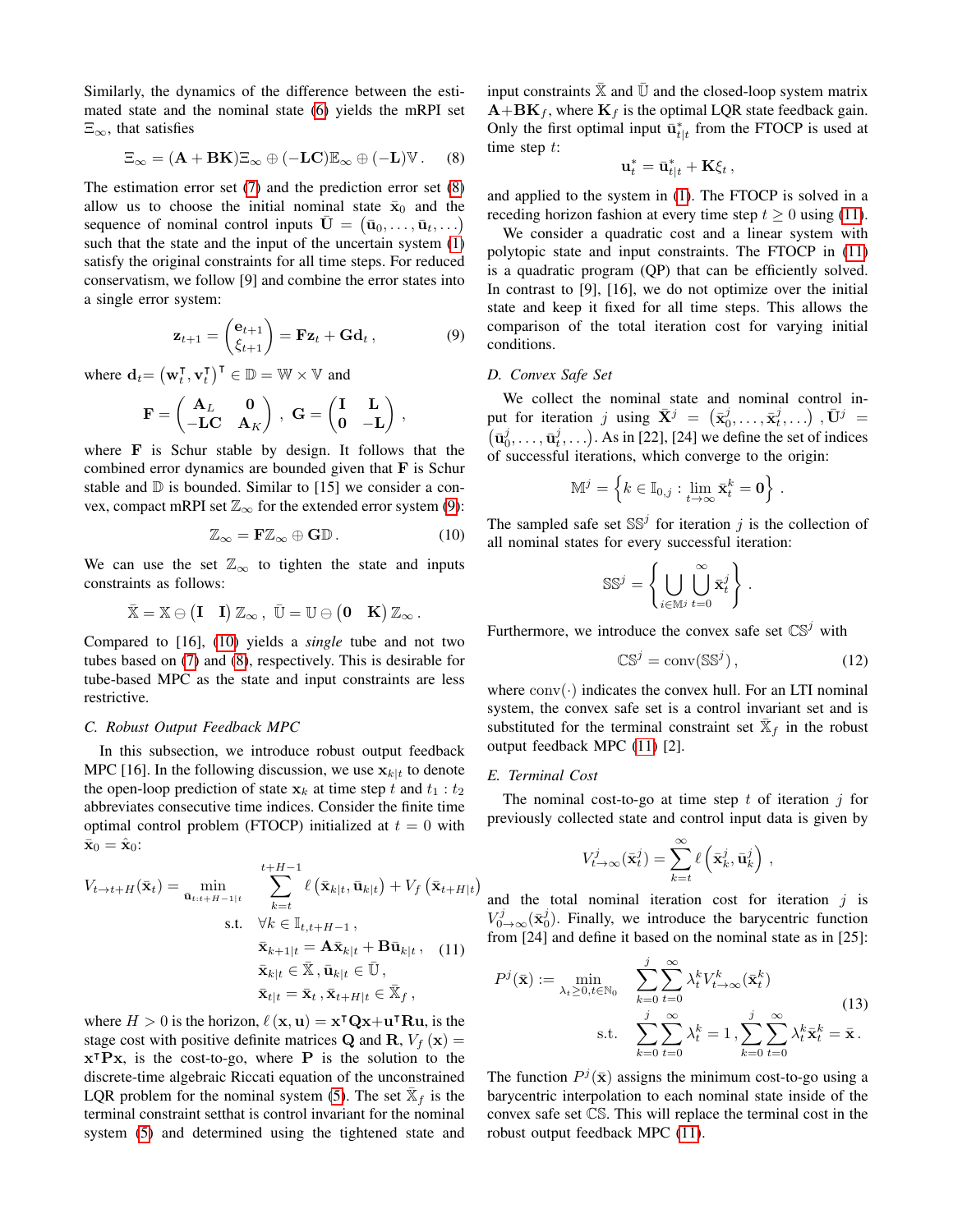# <span id="page-3-7"></span>IV. ROBUST LEARNING-BASED OUTPUT FEEDBACK MPC

This section introduces the proposed RLO-MPC. We start by presenting the algorithm in Sec. [IV-A](#page-3-0) and derive the properties of RLO-MPC in Sec. [IV-B.](#page-3-1)

## <span id="page-3-0"></span>*A. Robust Learning-Based Output Feedback MPC Algorithm*

The RLO-MPC approximates the infinite horizon problem [\(2\)](#page-1-5) as a finite-time horizon optimization problem, which is solved at each time step t of iteration  $j > 0$ :

$$
V_{t\to t+H}^{j}(\bar{\mathbf{x}}_{t}^{j}) = \min_{\substack{\mathbf{u}_{t:t+H-1|t}^{j} \\ \mathbf{u}_{t:t+H-1|t}^{j}}} \sum_{k=t}^{t+H-1} \ell\left(\bar{\mathbf{x}}_{k|t}^{j}, \bar{\mathbf{u}}_{k|t}^{j}\right) + P^{j-1}\left(\bar{\mathbf{x}}_{t+H|t}^{j}\right)
$$
\n
$$
\text{s.t.} \quad \forall k \in \mathbb{I}_{t,t+H-1}, \bar{\mathbf{x}}_{t|t}^{j} = \bar{\mathbf{x}}_{t}^{j},
$$
\n
$$
\bar{\mathbf{x}}_{k+1|t}^{j} = \mathbf{A}\bar{\mathbf{x}}_{k|t}^{j} + \mathbf{B}\bar{\mathbf{u}}_{k|t}^{j},
$$
\n
$$
\bar{\mathbf{x}}_{k|t}^{j} \in \bar{\mathbf{X}}, \bar{\mathbf{u}}_{k|t}^{j} \in \bar{\mathbf{U}}, \bar{\mathbf{x}}_{t+H|t}^{j} \in \mathbb{C}\mathbb{S}^{j-1},
$$
\n
$$
(14)
$$

where  $\bar{\mathbf{x}}_0^j = \hat{\mathbf{x}}_0^j \in \mathbb{E}_0 \subset \bar{\mathbb{X}}$  and  $\mathbb{E}_0$  is a compact polyhedral set. The set  $\mathbb{E}_0$  accounts for the fact that restarting the next iteration from the same initial state estimate is restrictive and not practical. Compared to the output feedback robust MPC [\(11\)](#page-2-3), we use  $P^j$  and  $\mathbb{CS}^j$  for the terminal cost function and the terminal constraint set, respectively. This leads to an updated terminal cost function and terminal constraint set at every iteration. The problem is solved in a receding horizon fashion and the control input to system  $(1)$  at time step t is given by

<span id="page-3-4"></span><span id="page-3-3"></span>
$$
\mathbf{u}_t^{j,*} = \bar{\mathbf{u}}_{t|t}^{j,*} + \mathbf{K}\xi_t^j , \qquad (15)
$$

where  $\xi_t^j = \hat{x}_t^j - \bar{x}_t^j$ ,  $\bar{u}_{t|t}^*$  is the input at time t of the optimal solution to [\(14\)](#page-3-2) for the nominal system [\(5\)](#page-1-4). The RLO-MPC is initialized with  $P^0$  and  $\mathbb{CS}^0$ , which is a given feasible, suboptimal solution to the FTOCP. As in [22], we make the following assumption:

*Assumption 1:* We are given an initial nominal state and input sequence  $\bar{X}^0$ ,  $\bar{U}^0$ , that satisfy the nominal system dynamics [\(5\)](#page-1-4) and the tightened constraints  $X$  and U, the initial state estimation constraint  $\mathbb{E}_0$ , and successfully drive the nominal system to the origin. Further, the initial state estimation error satisfies  $\mathbf{e}_0^j \in \mathbb{E}_{\infty}, \forall j \geq 0$ .

Assumption [1](#page-3-3) ensures that the terminal set at the first iteration is non-empty. This assumption is not restrictive in practice, as a conservative controller tuning or a human operator can provide a suboptimal trajectory for most systems. One approach to reduce the conservatism is to optimize the initial nominal state at every time step as in [23, Ch. 8]. However, this would require solving a quadratically constrained quadratic program, which increases the online computation cost.

## <span id="page-3-1"></span>*B. Properties of RLO-MPC*

In the following, we present the properties of the proposed RLO-MPC. To guarantee feasibility for every future iteration, we assume:

<span id="page-3-5"></span>*Assumption 2:* There exists a feasible solution to [\(14\)](#page-3-2) at  $j = 1$  for all  $\hat{\mathbf{x}}_0^1 \in \mathbb{E}_0$ .

*1) Recursive Feasibility and Stability:* We present the following corollary on the recursive feasibility and stability of the proposed RLO-MPC:

*Corollary 1:* Consider system [\(1\)](#page-1-0), [\(3\)](#page-1-6) in closed-loop with the RLO-MPC controller [\(14\)](#page-3-2) and [\(15\)](#page-3-4). Under Assumptions [1](#page-3-3) and [2,](#page-3-5) the RLO-MPC [\(14\)](#page-3-2), [\(15\)](#page-3-4) is feasible for all times  $t \geq 0$  and all iterations  $j > 0$ . Moreover, the system's state  $x_t^j$  asymptotically converges to the set  $(I \ I) \mathbb{Z}_{\infty}$  for every iteration  $j > 0$ , all  $\mathbf{w} \in \mathbb{W}$ , and all  $\mathbf{v} \in \mathbb{V}$ .

*Proof:* Under Assumptions [1](#page-3-3) and [2,](#page-3-5) recursive feasibility and stability for every iteration  $j$  follows from Theorem 1 in [22] and Proposition 2 in [15].

<span id="page-3-2"></span>*2) Bound on Total Iteration Cost:* Next we present the results on the controller performance and derive upper bounds on the total nominal iteration cost. We start by analyzing the performance over the different iterations  $j$ . We generalize the results in [22] by considering a set of initial states over different iterations  $j$ . For the case of a fixed initial condition (i.e.,  $\mathbb{E}_0 = {\hat{\mathbf{x}}_0^0}$ ), we recover the result in [22] stating that the total iteration cost is non-increasing. However, the total iteration cost is not guaranteed to be non-increasing for when the initial state changes from iteration to iteration. For linear systems with quadratic cost, the sublevel set of the optimal total iteration cost contains all initial conditions with less or equal total iteration cost. Any initial condition outside of this sublevel set results in an increased total iteration cost.

In the following, we introduce a non-increasing upper bound on the total iteration cost by considering the set of all possible initial state estimates. Before presenting this upper bound, we introduce the greatest commonly  $T$ -step reachable set, which we define in terms of the T-step reachable set  $\mathbb{R}_T(\cdot)$  for the nominal system with tightened constraints [2].

*Definition 2 (Greatest Commonly* T*-Step Reachable Set):* Let  $\mathbb{S} \subset \mathbb{R}^n$  be a compact polytopic set,  $T \in \mathbb{N}$ , and extreme(S) the set of vertices of S. Then under linear dynamics and polytopic state and input constraints the set

$$
\bar{\mathbb{R}}_T(\mathbb{S}) = \bigcap_{\mathbf{s} \in \mathrm{extreme}(\mathbb{S})} \mathbb{R}_T(\mathbf{s}),
$$

is the greatest commonly  $T$ -step reachable set of  $\mathbb{S}$ .

Intuitively, the greatest commonly  $T$ -step reachable set of a set S is the maximal set of states that the system can reach after T steps if starting from all  $s \in \mathbb{S}$ . Then Assumption [2](#page-3-5) guarantees that there exists  $T \in \{1, \ldots, H\}$  such that the intersection  $\mathbb{CS}^0 \cap \overline{\mathbb{R}}_T(\mathbb{E}_0)$  is non-empty.

The upper bound on the total cost for iteration  $j > 0$  is

<span id="page-3-6"></span>
$$
\bar{V}_{0\to\infty}^j(\mathbb{E}_0) = \min_{\bar{\mathbf{x}} \in \mathbb{CS}^{j-1} \cap \bar{\mathbb{R}}_T(\mathbb{E}_0)} V_{0\to T}^{j,*}(\mathbb{E}_0, \bar{\mathbf{x}}) + P^{j-1}(\bar{\mathbf{x}}),\tag{16}
$$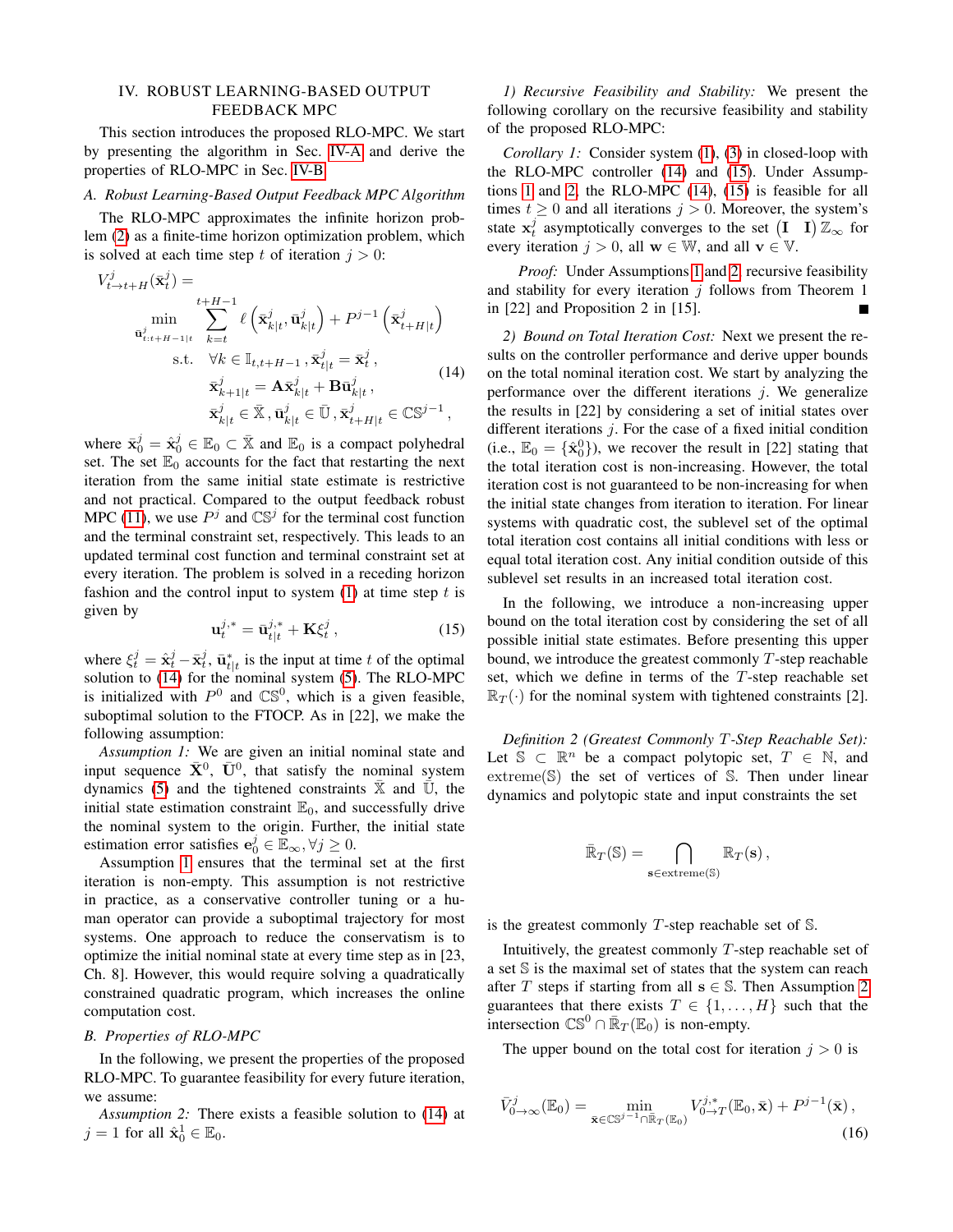where  $V_{0\rightarrow T}^{j,*}(\mathbb{E}_0, \bar{\mathbf{x}})$  is the solution to the following FTOCP:

$$
V_{0\to T}^{j,*}(\mathbb{E}_0, \bar{\mathbf{x}}) = \max_{\bar{\mathbf{x}}_{0|0}^j} \min_{\bar{\mathbf{u}}_{t:t+T-1|0}^j} \sum_{k=0}^{T-1} \ell(\bar{\mathbf{x}}_{k|0}^j, \bar{\mathbf{u}}_{k|0}^j)
$$
  
s.t.  $\forall k \in \mathbb{I}_{0,T-1}$ , (17)  

$$
\bar{\mathbf{x}}_{k+1|0}^j = \mathbf{A}\bar{\mathbf{x}}_{k|0}^j + \mathbf{B}\bar{\mathbf{u}}_{k|0}^j,
$$

$$
\bar{\mathbf{x}}_{k|0}^j \in \bar{\mathbb{X}}, \bar{\mathbf{u}}_{k|0}^j \in \bar{\mathbb{U}},
$$

$$
\bar{\mathbf{x}}_{0|0}^j \in \mathbb{E}_0, \bar{\mathbf{x}}_{T|0}^j = \bar{\mathbf{x}}.
$$

The objective function [\(16\)](#page-3-6) for  $\bar{V}_{0\to\infty}^j(\mathbb{E}_0)$  is the sum of two optimal costs. The first term gives the worst-case nominal cost for any possible initial state estimate in the set  $\mathbb{E}_0$  to any feasible state in  $\mathbb{CS}^{j-1}$ . The optimization problem in [\(17\)](#page-4-1) is feasible by Assumption [2](#page-3-5) and can be solved by applying line searches to find the initial nominal state on the boundary of  $\mathbb{E}_0$ . The second term is the cost-to-go from the optimal intermediate state  $\bar{x}^*$  to the origin of the nominal system.

*Theorem 1:* Consider system [\(1\)](#page-1-0), [\(3\)](#page-1-6) in closed-loop with the RLO-MPC controller [\(14\)](#page-3-2) and [\(15\)](#page-3-4). Let  $\mathbb{CS}^j$  be the convex safe set at the  $j$ -th iteration as defined in [\(12\)](#page-2-4). Under Assumptions [1](#page-3-3) and [2,](#page-3-5)  $\bar{V}_{0\to\infty}^{j}(\mathbb{E}_0)$  is an upper bound on the total iteration cost for iteration  $j > 0$ :

$$
V_{0\to\infty}^j(\hat{\mathbf{x}}_0^j) \le \bar{V}_{0\to\infty}^j(\mathbb{E}_0).
$$
 (18)

Furthermore, the upper bound on the total iteration cost  $\bar{V}_{0\rightarrow\infty}^{j}$  is non-increasing:

$$
\bar{V}_{0\to\infty}^{j+1}(\mathbb{E}_0) \le \bar{V}_{0\to\infty}^j(\mathbb{E}_0), \forall j > 0.
$$
 (19)

*Proof:* We use the fact that the combination of the FTOCP solution for  $V_{0\to T}^{j,*}(\mathbb{E}_0, \bar{\mathbf{x}})$  and the iteration cost from any previous iteration for  $P^{j-1}(\bar{x})$  is suboptimal. Optimality holds only if  $\bar{\mathbf{x}}_T^j = \bar{\mathbf{x}}_t^i$  for any  $i \in \mathbb{I}_{0,j-1}$ . This yields

$$
V_{0\to\infty}^{j}(\hat{\mathbf{x}}_{0}^{j}) \leq V_{0\to T}^{j}(\hat{\mathbf{x}}_{0}^{j}) + P^{j}(\bar{\mathbf{x}}_{T}^{j})
$$
  
\n
$$
\leq V_{0\to T}^{j,*}(\hat{\mathbf{x}}_{0}^{j}, \bar{\mathbf{x}}_{T}^{j}) + P^{j}(\bar{\mathbf{x}}_{T}^{j})
$$
  
\n
$$
\leq \min_{\bar{\mathbf{x}} \in \mathbb{CS}^{j-1} \cap \mathbb{R}_{T}(\hat{\mathbf{x}}_{0}^{j})} V_{0\to T}^{j,*}(\hat{\mathbf{x}}_{0}^{j}, \bar{\mathbf{x}}) + P^{j-1}(\bar{\mathbf{x}}).
$$
\n(20)

In [\(20\)](#page-4-2) the total iteration cost is bounded using the initial state estimate  $\hat{x}_0^j$ . An upper bound on the total iteration cost can be obtained by maximizing the cost over all possible initial state estimates in the set  $\mathbb{E}_0$ :

$$
V_{0\to\infty}^j(\hat{\mathbf{x}}_0^j) \le \min_{\bar{\mathbf{x}} \in \mathbb{CS}^{j-1} \cap \bar{\mathbb{R}}_T(\mathbb{E}_0)} V_{0\to T}^{j,*}(\mathbb{E}_0, \bar{\mathbf{x}}) + P^{j-1}(\bar{\mathbf{x}})
$$
  
=  $\bar{V}_{0\to\infty}^j(\mathbb{E}_0).$  (21)

To show  $\bar{V}_{0\to\infty}^{j}(\mathbb{E}_0)$  is non-increasing over all iterations  $j >$ 0, we first note that the definition of the convex safe set yields  $\mathbb{CS}^j \subseteq \mathbb{CS}^{j+1}$ . By Assumptions [1](#page-3-3) and [2,](#page-3-5) the FTOCP problem [\(14\)](#page-3-2) is feasible at  $j = 0$ . It follows that

<span id="page-4-3"></span>
$$
\mathbb{CS}^j \cap \bar{\mathbb{R}}_T(\mathbb{E}_0) \subseteq \mathbb{CS}^{j+1} \cap \bar{\mathbb{R}}_T(\mathbb{E}_0), \tag{22}
$$

which implies that the problem is feasible for all subsequent iterations  $j > 0$ . Since the FTOCP in [\(17\)](#page-4-1) includes a maximization over a quadratic function with polytopic constraints on the initial state, the solution  $\bar{\mathbf{x}}_0^{j,*}$  at iteration j will lie on

the boundary of the polytope  $\mathbb{E}_0$ , such that  $\bar{\mathbf{x}}_0^{j,*} \in \partial \mathbb{E}_0$ . If the iteration j yields an optimal intermediate state  $\bar{x}^*$  that decreases the total iteration cost, the upper bound on the total iteration will decrease as well. Otherwise the upper bound on the total iteration cost will be constant. Then [\(22\)](#page-4-3), [\(17\)](#page-4-1) and the definition of  $P<sup>j</sup>$  [\(13\)](#page-2-5) yield:

<span id="page-4-1"></span>
$$
\bar{V}_{0 \to \infty}^{j+1}(\mathbb{E}_0) = \min_{\bar{\mathbf{x}} \in \mathbb{CS}^j \cap \bar{\mathbb{R}}_T(\mathbb{E}_0)} V_{0 \to T}^{j+1,*}(\mathbb{E}_0, \bar{\mathbf{x}}) + P^j(\bar{\mathbf{x}})
$$
\n
$$
\leq \min_{\bar{\mathbf{x}} \in \mathbb{CS}^{j-1} \cap \bar{\mathbb{R}}_T(\mathbb{E}_0)} V_{0 \to T}^{j,*}(\mathbb{E}_0, \bar{\mathbf{x}}) + P^{j-1}(\bar{\mathbf{x}})
$$
\n
$$
= \bar{V}_{0 \to \infty}^{j}(\mathbb{E}_0),
$$

which gives the desired result.

In the proof of Theorem [1,](#page-4-4) we are applying two inequalities [\(20\)](#page-4-2) and [\(21\)](#page-4-5), which indicates that we can state a second, tighter upper bound using only the first inequality. While this bound is tighter, it is not guaranteed to be non-increasing and requires knowledge of the new initial state estimate. Define

<span id="page-4-7"></span><span id="page-4-4"></span>
$$
\underline{\mathbf{V}}_{0\to\infty}^{j}(\hat{\mathbf{x}}_{0}^{j}) = \min_{\bar{\mathbf{x}} \in \mathbb{CS}^{j-1} \cap \mathbb{R}_{T}(\hat{\mathbf{x}}_{0}^{j})} V_{0\to T}^{j,*}(\hat{\mathbf{x}}_{0}^{j}, \bar{\mathbf{x}}) + P^{j-1}(\bar{\mathbf{x}}).
$$
\n(23)

Then we can state the following Corollary:

*Corollary 2:* Consider system [\(1\)](#page-1-0) in closed-loop with the RLO-MPC controller [\(14\)](#page-3-2) and [\(15\)](#page-3-4). Let  $\mathbb{CS}^j$  be the convex safe set at the  $j$ -th iteration as defined in [\(12\)](#page-2-4). Let Assump-tions [1](#page-3-3) and [2](#page-3-5) hold, then  $\underline{V}_{0\to\infty}^j(\hat{x}_0^j)$  is an upper bound on the total iteration cost for iteration  $j > 0$ :

<span id="page-4-6"></span>
$$
V^j_{0\to\infty}(\hat{\mathbf{x}}_0^j) \leq \underline{\mathbf{V}}_{0\to\infty}^j(\hat{\mathbf{x}}_0^j).
$$

*Proof:* The proof of Corollary [2](#page-4-6) follows from [\(20\)](#page-4-2) in the proof of Theorem [1.](#page-4-4) The results from Theorem [1](#page-4-4) and Corollary [2](#page-4-6) are connected through the following relationship:

$$
V^j_{0\to\infty}(\hat{\mathbf{x}}^j_0) \leq \underline{V}^j_{0\to\infty}(\hat{\mathbf{x}}^j_0) \leq \bar{V}^j_{0\to\infty}(\mathbb{E}_0).
$$

# V. ILLUSTRATIVE EXAMPLES

<span id="page-4-2"></span><span id="page-4-0"></span>This section shows examples for the proposed RLO-MPC presented in Sec. [IV.](#page-3-7)

#### *A. Simulation Example*

Consider the following double integrator system used in [16]:

$$
\mathbf{x}_{k+1} = \begin{pmatrix} 1 & 1 \\ 0 & 1 \end{pmatrix} \mathbf{x}_k + \begin{pmatrix} 1 \\ 1 \end{pmatrix} \mathbf{u}_k + \mathbf{w}_k
$$

$$
\mathbf{y}_k = \begin{pmatrix} 1 & 1 \end{pmatrix} \mathbf{x}_k + \mathbf{v}_k ,
$$

<span id="page-4-5"></span>where  $\mathbb{X} = \{ (x_1 \ x_2)^\top \in \mathbb{R}^2 : x_1 \in [-50, 3], x_2 \in$  $[-50, 3]$ ,  $\mathbb{U} = \{u \in \mathbb{R} : u \in [-3, 3]\}, \mathbb{W} = \{\mathbf{w} \in$  $\mathbb{R}^2 : \|\mathbf{w}\|_{\infty} \le 0.1$ , and  $\mathbb{V} = \{v \in \mathbb{R} : |v| \le 0.05\}$ . We pick  $\mathbb{E}_0 = (-8.7 - 0.5)^{\dagger} \oplus {\mathbf{e}} \in \mathbb{R}^2 : ||\mathbf{e}||_{\infty} \le 0.2$  as the tolerance for the initial state estimate for each iteration. For all experiments the RLO-MPC is implemented with a horizon of  $H = 2$ , the controller gain  $\mathbf{K} = \begin{pmatrix} -1 & -1 \end{pmatrix}$  and the observer gain  $\mathbf{L} = (-1 \quad -1)^T$ . We run the controller for  $N = 20$  time steps for 30 iterations for computational feasibility but this is sufficient for the nominal system to reach the origin. For the cost function of [\(14\)](#page-3-2) we have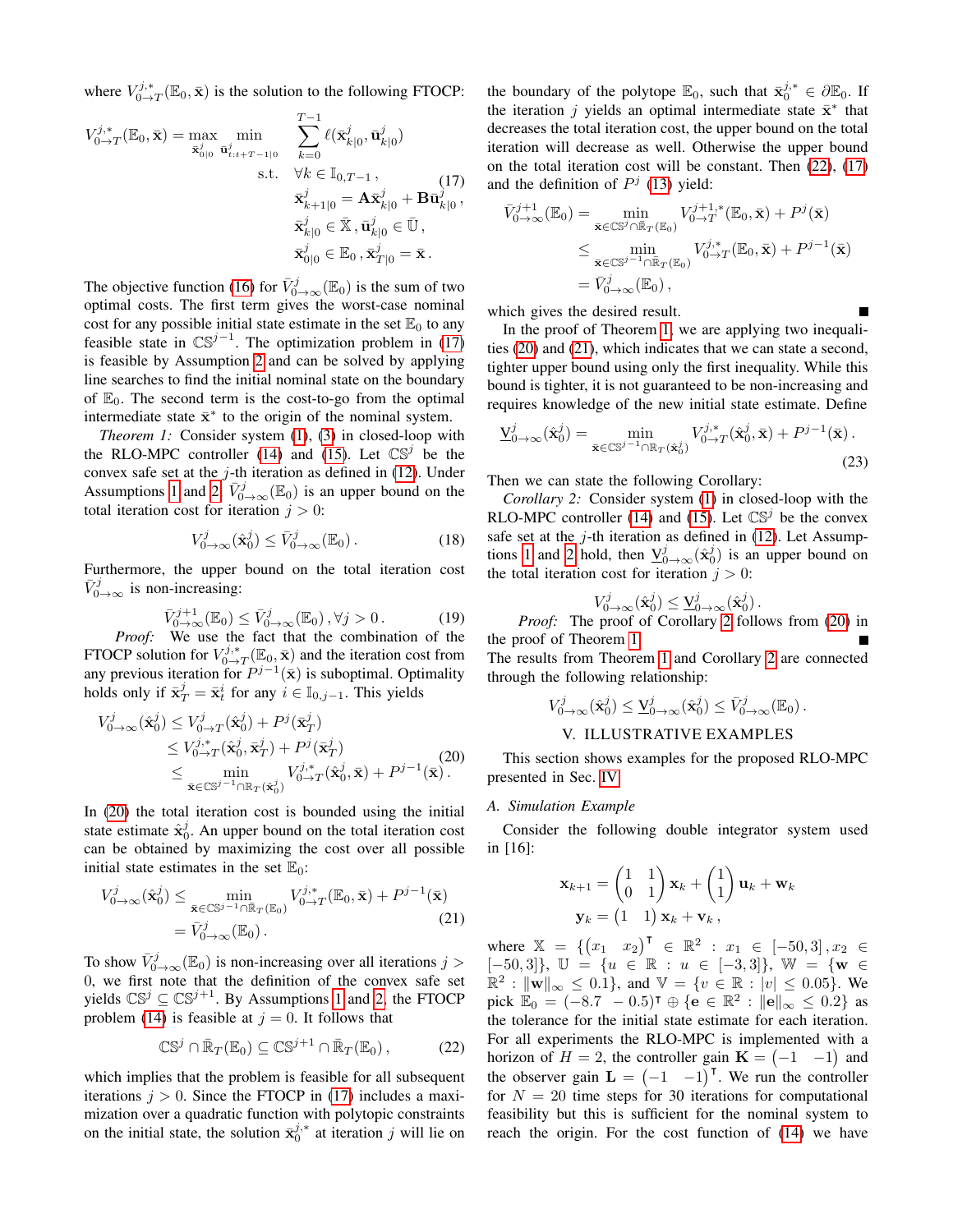$Q = I$  and  $R = 0.01$ . For this example, the minimally robust positively invariant sets  $\mathbb{E}_{\infty}$ ,  $\mathbb{E}_{\infty}$ ,  $\mathbb{Z}_{\infty}$  can be determined exactly, because the matrices  $A_L$ ,  $A_K$ , and F are nilpotent [19]. The set  $\mathbb{CS}^0$  is initialized by using the robust output feedback MPC approach by [9], with horizon  $H_{\text{init}} = 5$ ,  $N_{\text{init}} = 50$ ,  $\mathbf{Q}_{\text{init}} = \text{diag}(0.1, 0.1)$ ,  $\mathbf{R}_{\text{init}} = 10$ . The terminal cost function  $V_f(\mathbf{x}) = \mathbf{x}^\intercal \mathbf{P} \mathbf{x}$  and the terminal constraint set  $\bar{\mathbb{X}}_f$  are calculated using **P** and  $\mathbf{K}_f$  from the associated unconstrained LQR problem for the nominal system [10]. The choice of  $Q<sub>init</sub>$  and  $R<sub>init</sub>$  is such that the performance improvement of the robust output feedback controller is clearly visible. The initial  $P^0(\cdot)$  is determined with the actual weight matrices Q and R. The experiments are implemented in MATLAB using MPT3 [8] and YALMIP [14] with the solvers Gurobi [7] and BMIBNB.

<span id="page-5-2"></span>*1) Bounded Total Iteration Cost:* We validate the upper bounds on the total iteration cost through simulation. We run the controller 50 times with each run having 30 iterations. An additional superscript  $r \in \{1, \ldots, 50\}$  indicates the index of the run. Each run and iteration is initialized with a random initial state estimate  $\hat{\mathbf{x}}_0^{j,r} \in \mathbb{E}_0$  using rejection sampling. During this experiment, we assume that the uncertainties  $\mathbf{w}_k^{j,r} \in \text{extreme}(\mathbb{W})$  and  $\mathbf{v}_k^{j,r} \in \text{extreme}(\mathbb{V})$ , such that the maximum admissible uncertainties are applied to the system. We pick  $T = H$  for this set of simulations.

The total nominal iteration cost for all runs and the minimum non-increasing upper bound over all runs are shown in Figure [2.](#page-5-0) As expected, the nominal total iteration cost  $V_{0\rightarrow N}^{j,r}(\tilde{\mathbf{x}}_0^{j,r})$  is not guaranteed to be non-increasing due to the variation of initial states across different iterations. However, all iterations of the RLO-MPC have a lower total nominal iteration cost than the initial trajectory for each run. The graph confirms that the relationship  $V^j_{0\to N}(\hat{\mathbf{x}}_0^{j,r}) \leq$  $\bar{V}_{0\rightarrow N}^{j}(\mathbb{E}_{0})$  holds. The upper bound  $\bar{V}_{0\rightarrow N}^{j}(\mathbb{E}_{0})$  is conservative, but the simulation validates that it is non-increasing. This upper bound also shows that the total nominal iteration cost is guaranteed to be lower than the total nominal iteration cost for the initial trajectory from the second iteration onwards. Figure [3](#page-5-1) shows the iteration cost prediction error  $\Delta V_{0\to N}^{j,r}(\hat{\mathbf{x}}_0^{j,r}) \;=\; \underline{\mathbf{V}}_{0\to N}^{j,r}(\hat{\mathbf{x}}_0^{j,r}) \,-\, V_{0\to N}^{j,r}(\hat{\mathbf{x}}_0^{j}),$  which is the difference between the tighter upper bound [\(23\)](#page-4-7) and the nominal total iteration cost. The error is always nonnegative, which verifies  $V^j_{0\to\infty}(\hat{\mathbf{x}}_0^{j,r}) \leq \underline{V}^j_{0\to\infty}(\hat{\mathbf{x}}_0^{j,r})$ . From iteration 8 onwards the median of the iteration cost prediction error  $\Delta V_{0\rightarrow N}^{j}(\hat{\mathbf{x}}_{0}^{j,r})$  over all runs is approximately 0. Therefore, the tighter upper bound of the total iteration cost  $\underline{V}_{0\to N}^{j,r}(\hat{x}_0^{j,r})$ is indistinguishable from the true total nominal iteration cost  $V^j_{0\to N}(\hat{\mathbf{x}}_0^{j,r})$  for most runs. The tighter upper bound allows us to accurately determine the closed-loop performance of the proposed RLO-MPC for an increasing iteration count.

*2) Comparison to Certainty Equivalence Approach:* We now compare the performance of an RL-MPC and the proposed RLO-MPC. We consider a system, where fullstate feedback is not available and an observer has to be used. Since the RL-MPC requires full-state feedback, we apply the certainty equivalence principle. We assume that the state estimate is equal to the true state with  $\hat{x}_t^j$  =



<span id="page-5-0"></span>Fig. 2. The total nominal iteration cost  $V_{0\rightarrow N}^{j,r}(\hat{\mathbf{x}}_0^{j,r})$  and the derived upper bound  $\bar{V}_{0\rightarrow N}^{j}(\mathbb{E}_0)$  for iterations  $j \in \{0,\ldots,30\}$  and runs  $r \in$  $\{1,\ldots,50\}$ . We find that the total nominal iteration cost  $V_{0\to N}^{j,r}(\hat{\mathbf{x}}_0^{j,r})$ is not guaranteed to be non-increasing in this setting. The graph validates the proposed upper bound of the total nominal iteration cost  $\overline{\tilde{V}}_{0\rightarrow N}^{j}(\mathbb{E}_{0})$ . Although this upper bound is conservative, it is non-increasing.



<span id="page-5-1"></span>Fig. 3. The iteration cost prediction error  $\Delta V^j_{0\rightarrow N}(\hat{\mathbf{x}}_0^{j,r})$  =  $\underline{V}_{0\to N}^j(\hat{\mathbf{x}}_0^{j,r})-V_{0\to N}^j(\hat{\mathbf{x}}_0^{j,r})$  for iterations  $j\in\{0,\ldots,30\}$  and runs  $r\in$  $\{1, \ldots, 50\}$ . The graph validates that the tighter upper bound  $\underline{V}_{0\to N}^j(\hat{\mathbf{x}}_0^{j,r})$ is indeed an upper bound. Furthermore, the median of the prediction error converges to 0. Therefore, the tighter upper bound allows us to accurately determine the performance of the closed-loop system.

 $x_t^j$ . The state estimate is again given by the Luenberger observer [\(3\)](#page-1-6). For the RL-MPC we consider the robust tubebased MPC approach described in [17], where we keep the initial state fixed. Then the state and control input constraints are tightened using the minimally robust positive invariant set  $\mathbb{S}_{\infty}$  that satisfies  $\mathbb{S}_{\infty} = \mathbf{A}_K \mathbb{S}_{\infty} \oplus \mathbb{W}$ . As in Sec. [V-A.1,](#page-5-2) we run the controller for 50 different runs with 30 iterations. Furthermore, this experiment uses the same initial states, initial state estimates, and the same process and measurement noise as applied to the system in the experiment in Sec. [V-](#page-5-2)[A.1.](#page-5-2)

In Figure [4](#page-6-0) we show the number of state constraint violations for the certainty equivalent approach for each run. Every run has a minimum of 5 and a maximum of 15 constraint violations. On average, almost 10 out of 30 iterations lead to constraint violations for the certainty equivalent approach. An unsuccessful trajectory of the certainty equivalent RL-MPC is displayed in Figure [5.](#page-6-1) This trajectory from the third iteration of the first run violates the state constraint at step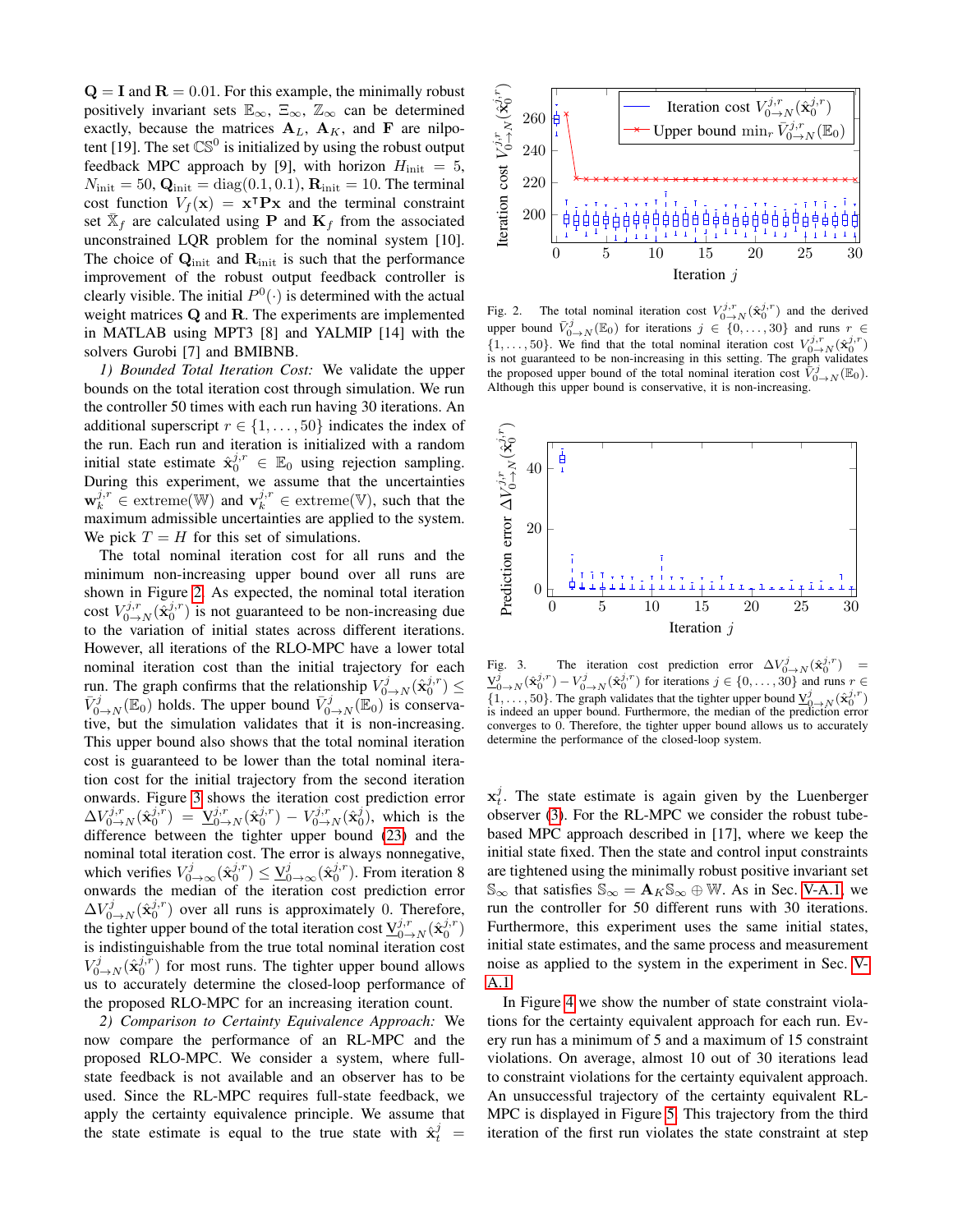

<span id="page-6-0"></span>Fig. 4. The number of constraint violations of one experiment run of the certainty equivalent RL-MPC summed over all 30 iterations. The proposed RLO-MPC does not violate any constraints for any run.



<span id="page-6-1"></span>Fig. 5. Unsuccessful trajectory of the certainty equivalent RL-MPC at iteration  $j = 3$  of the first run. The state constraint is violated at the second time step of the iteration.

2. We highlight that the constraint is violated, although the tube is contained inside X. Therefore, not accounting for state estimation errors in RL-MPC can lead to constraint violation. In contrast, the proposed RLO-MPC satisfies all state and input constraints for every iteration in all runs.

#### *B. Quadrotor Experiments*

We run a one-dimensional stabilization task on a Crazyflie 2.0 quadrotor. Our goal is to design reference signals with the proposed approach such that the quadrotor is driven to a neighborhood around the origin without violating the state and input constraints. The quadrotor tracks the reference signals using a PD position controller. The position of the quadrotor is measured by a Vicon system at 300Hz. The quadrotor dynamics are nonlinear. However, by using the underlying PD controller and operating at low velocities, we can approximate the closed-loop dynamics of the quadrotor as a decoupled uncertain LTI system in the  $x$ -,  $y$ -,  $z$ -direction. In the experiment, we focus on the dynamics along the horizontal  $x$ -direction for illustration purposes and keep the other directions constant.

We identify a linear system by applying a sinusoidal reference trajectory with time-varying frequency and amplitude. We consider the state  $\mathbf{x} = (x_1, x_2)^\top \in \mathbb{R}^2$ , where  $x_1$  is the quadrotor's position and  $x_2$  is its velocity in x direction. The control input  $\mathbf{u} \in \mathbb{R}$  is the position reference supplied to the PD controller. Using MATLAB's System Identification Toolbox we identified the system at 5Hz as

$$
\mathbf{x}_{k+1} = \begin{pmatrix} 0.8061 & 0.1090 \\ -1.4089 & 0.1419 \end{pmatrix} \mathbf{x}_k + \begin{pmatrix} 0.1507 \\ 1.5491 \end{pmatrix} \mathbf{u}_k + \mathbf{w}_k,
$$
  

$$
\mathbf{y}_k = \begin{pmatrix} 1 & 0 \end{pmatrix} \mathbf{x}_k + \mathbf{v}_k.
$$

The state constraints are given by the area of the experimental space and the maximum velocities of the quadrotor  $\mathbb{X} = \{-2.0 \,\mathrm{m} \leq x_1 \leq 2.0 \,\mathrm{m}, -2.0 \,\frac{\mathrm{m}}{\mathrm{s}} \leq x_2 \leq 2.0 \,\frac{\mathrm{m}}{\mathrm{s}}\}.$ The control input set is the input space covered by the data used in the system identification:  $\mathbb{U} = \{u \in \mathbb{R} :$  $-1.016$  m  $\leq u \leq 0.9854$  m}. The maximum and minimum errors from applying the same control inputs from the sinusoidal trajectory to the linear model compared to the true system are used as the system's process noise:  $W =$  $\{w \in \mathbb{R}^2 : -0.0233 \,\mathrm{m} \leq w_1 \leq 0.0201 \,\mathrm{m}, -0.2049 \,\frac{\mathrm{m}}{\mathrm{s}} \leq$  $w_2 \leq 0.1703 \frac{\text{m}}{\text{s}}$ . The measurement noise is identified by measuring the error when the quadrotor is on a fixed position on the ground and is given by  $\mathbb{V} = \{v \in \mathbb{R} : |v| \leq$ 0.001 m}. We pick  $Q = diag(10, 100)$ ,  $R = 10$ . The matrix P is obtained from the associated unconstrained LQR problem. We select the controller and observer gain as  $K =$  $K_f = (0.6568 \text{ } -0.1091)$  and  $L = (-0.8608 \text{ } 1.4055)^T$ , respectively. The RPI sets are determined through fixed-point iterations until [\(7\)](#page-1-3), [\(8\)](#page-2-0), and [\(10\)](#page-2-2) are satisfied. We initialize the RLO-MPC with a trajectory from a robust MPC [16], but optimize for a different cost function with  $Q<sub>init</sub> = 10Q$ ,  $\mathbf{R}_{\text{init}} = 1$ . The MPC horizon is  $H = H_{\text{init}} = 10$ .

We execute five separate runs with four iterations each. Each iteration is executed for 20 s. Although we command the quadrotor to start from  $\hat{\mathbf{x}}_0 = (0.7 \ 0.0)^T$  in each iteration, precisely controlling the quadrotor to this initial condition is challenging. Instead, we consider a set of initial conditions  $\mathbb{E}_0$ . This initial state set is shown in magenta in Figure [6.](#page-7-0) To avoid delays in the computation of the control signal, we create the convex safe set and terminal cost function only from the last two iterations. The resulting closedloop trajectory for the last iteration of the first run is shown in Figure [6.](#page-7-0) The true state  $x$  of the quadrotor is estimated offline using Vicon position measurements. Figure [6](#page-7-0) shows that the measurement error is contained inside  $\mathbb{E}_{\infty}$  (shown for the first five time steps). Here, this set already contains all other errors as well. Since  $\mathbb{E}_{\infty} \subseteq (\mathbf{I} \quad \mathbf{I}) \mathbb{Z}_{\infty}$ , we conclude that our modeling assumptions hold. The proposed RLO-MPC successfully controls the true state to a neighborhood of the origin without violating any state or input constraints.

For evaluating the nominal performance of the controller, we pick  $T = 2$ . Then we can determine the upper bounds on the nominal iteration cost, which is shown in Table [I.](#page-7-1) The minimum of each column is bold. The upper bound  $\min_r \overline{V}_{0\to N}^{j,r}(\mathbb{E}_0)$  is greater than the maximum of each iteration. Furthermore, the upper bound improves over the iterations. The upper bound can be improved by running additional iterations or by shrinking the set  $\mathbb{E}_0$ .

## VI. CONCLUSIONS

We proposed RLO-MPC for performing iterative tasks. Our approach applies to LTI systems with uncertain observations and dynamics. We gave theoretical guarantees with regards to recursive feasibility, stability and performance of the closed-loop system. We relaxed the impractical assumption of identical initial conditions over all iterations and instead